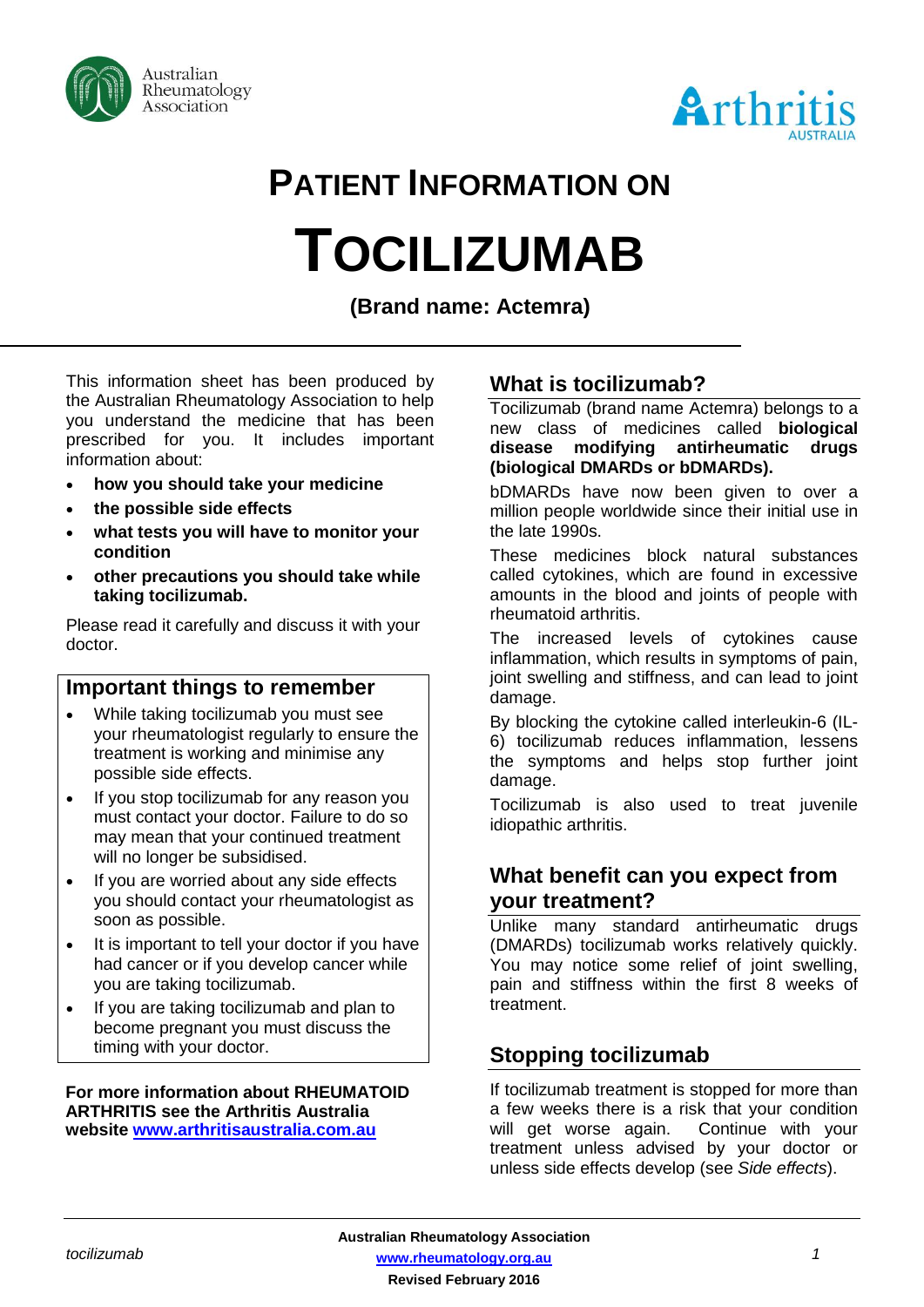

If you stop tocilizumab for any reason you **must** contact your doctor. Failure to do so may mean that your continued treatment may no longer be subsidised.

## **How will your condition be monitored?**

In view of the current prescribing restrictions for all bDMARDs:

- Tocilizumab will only be given if your disease is active and if standard treatments have been unsuccessful.
- It will not be continued unless it helps your condition. This will be assessed at least 12 weeks after the start of treatment.
- Blood tests will be required during your treatment to monitor your condition and to determine the effectiveness of treatment.
- The frequency of blood tests will depend on what other medicines you are taking and what other illnesses you might have. Your rheumatologist will determine the frequency of tests required.

# **How is tocilizumab taken?**

Tocilizumab is given as a drip (infusion) into the vein. The infusion normally takes one hour and is followed by a period of observation for at least one hour to make sure you don't have any side effects. Doses are usually given every 4 weeks.

#### *What is the dosage?*

The dose is based on body weight so each person's dose may be different.

#### *Can other medicines be taken with tocilizumab?*

Tocilizumab may be used with other arthritis medicines including:

- other DMARDs such as methotrexate
- steroid medicines such as prednisolone or cortisone injections into the joint
- anti-inflammatory medicines (NSAIDs) such as naproxen (Naprosyn) or ibuprofen (Brufen, Nurofen)
- simple pain medicines such as paracetamol.

There are separate information sheets for the medicines mentioned above.

Tocilizumab cannot be used with other bDMARDs.

# **Are there any side effects?**

You might experience side effects with your treatment. Contact your doctor if you have any concerns about possible side effects. Many side effects disappear when tocilizumab treatment is stopped.

#### *Most common possible side effects*

- Side effects can occur during the infusion itself. These may include *fever or chills, itch, dizziness, headache, chest pain, shortness of breath* or *changes in blood pressure*. These effects are more likely to occur during the first or second infusion and can usually be reduced by giving steroids, antihistamines and paracetamol before the treatment.
- Other common possible side effects include:
	- *headache or cough*
	- *stomach or bowel discomfort*
	- *skin effects* such as rash, dermatitis and itching may occur in up to 10% of patients. These are usually mild, and do not usually require stopping treatment.
- *Liver enzymes*: Tocilizumab can cause liver tests to rise in up to 40% of patients. The tests returned to normal in most patients while they were still being treated with the medicine. This does not cause symptoms unless severe so regular blood tests are important.
- *Cholesterol level:* Tocilizumab may cause a reversible increase in cholesterol and triglyceride levels. While high cholesterol and triglyceride levels are risk factors for heart attack and stroke, the long-term significance of this in patients with rheumatoid arthritis is uncertain.
- As tocilizumab affects the immune system *mild infections,* particularly of the upper respiratory tract (e.g. colds, sinusitis) may occur more frequently than usual. Treatment may need to be temporarily stopped so contact your doctor for advice.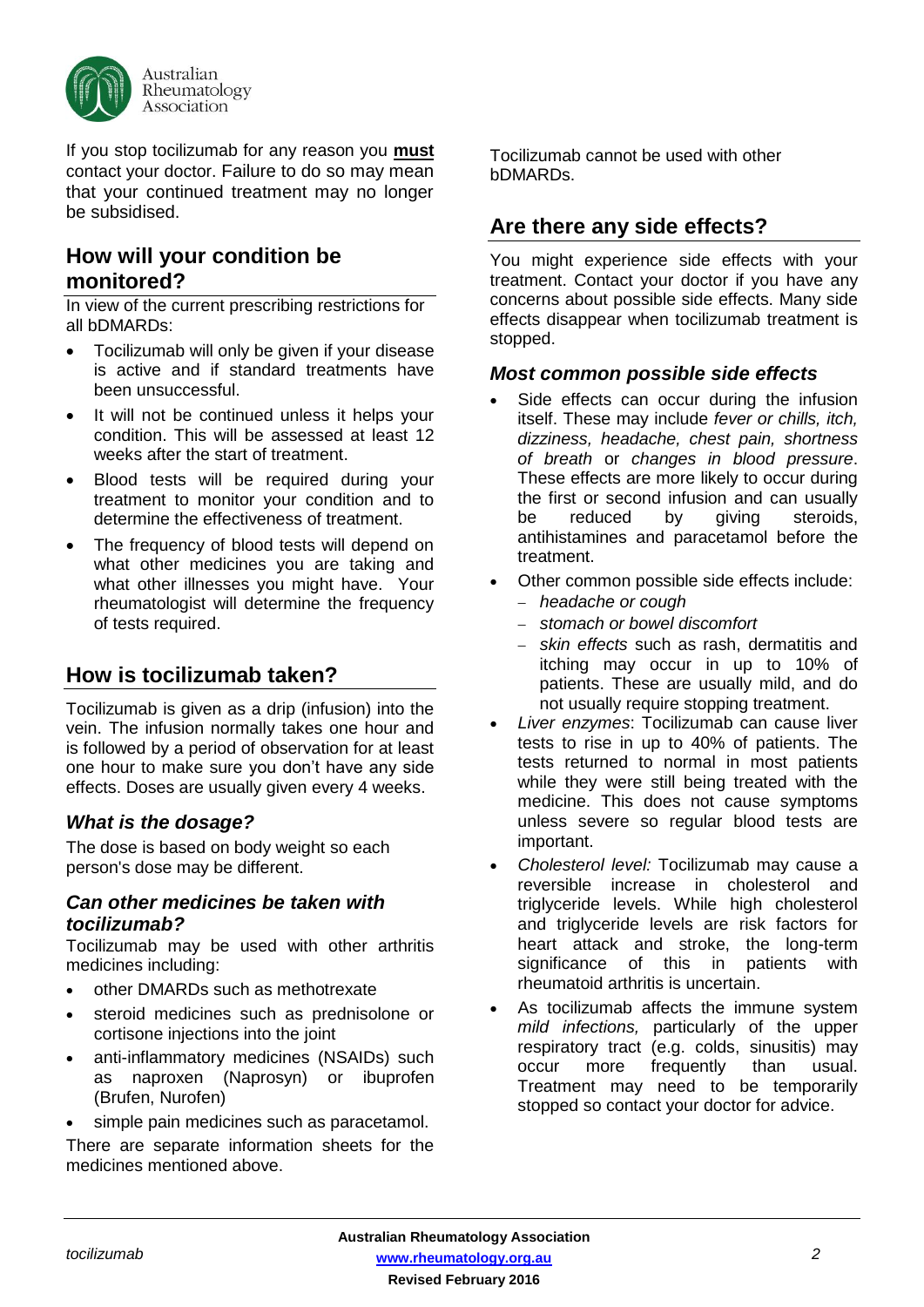

#### *Less common or rare possible side effects*

- *Blood counts*: Tocilizumab can cause a drop in the number of white blood cells, which are needed to fight infection. This is monitored carefully with regular blood tests.
- *Serious infections* such as tuberculosis (TB) are seen rarely and screening for TB is needed before treatment begins (see below).
- *Perforation of the stomach or gut* (a hole in the bowel wall) has been reported rarely in patients treated with tocilizumab.
- It is still unclear from research if there is an increased risk of cancer due to tocilizumab treatment (see *Precautions*).

## **What precautions are necessary?**

#### *Infections*

- If you have an active infection of any kind treatment with tocilizumab will not be given until the infection is treated successfully.
- Tocilizumab will not be given if you have active untreated tuberculosis (TB) or HIV (AIDS) infection as it is likely to make these conditions worse.
- If you have latent (inactive) TB, preventative anti-TB treatment will be started at least 4 weeks before tocilizumab. The anti-TB treatment will usually need to be taken for 9 months.
- Hepatitis B or C infection may not necessarily exclude treatment.
- Because of the risks associated with infection the following tests may be conducted before commencing treatment with tocilizumab:
	- blood tests for hepatitis B and C
	- chest x-ray and two step Tuberculin Skin Test (Mantoux) or QuantiFERON blood test for tuberculosis (TB)
	- HIV tests are required for those who are at risk of this infection.

#### *Precautions with other diseases*

People with diverticular disease may not be treated with tocilizumab as the medicine may increase risk of perforations.

## *Use with other medicines*

- Tocilizumab can interact with other medicines. You should tell your doctor (including your general practitioner, rheumatologist and others) about all medicines you are taking or plan to take. This includes over the counter or herbal/naturopathic medicines.
- You should also mention your treatment when you see other health professionals.
- Tocilizumab does not increase the risk of side effects from low dose aspirin (taken for prevention of heart attack and strokes).
- The simple pain reliever paracetamol and combined pain medicines such as Panadeine and Panadeine Forte can be used while you are receiving tocilizumab treatment provided you take them as directed.

#### *Vaccines*

- If you are on tocilizumab it is recommended you should not be immunised with 'live' vaccines such as MMR (measles, mumps and rubella), OPV (oral polio virus), BCG (Bacillus Calmette Guerin) or yellow fever. Talk with your rheumatologist before receiving any vaccines.
- Pneumovax and the combined yearly seasonal flu/swine flu vaccinations are safe and recommended to reduce your risk of those infections.

#### *Surgery*

- If you require surgery for any reason treatment with tocilizumab will be stopped before surgery. It will be restarted again after the operation at a time determined by your surgeon and rheumatologist.
- Treatment will be restarted once the wound is healed and if there is no infection present.

#### *Use with alcohol*

• You may drink alcohol while taking tocilizumab. However, if you are also taking methotrexate you should be cautious about your alcohol intake. It is not known precisely what level of drinking is safe when on methotrexate, however there is general agreement that 1 to 2 standard drinks taken once or twice a week is unlikely to cause a problem.